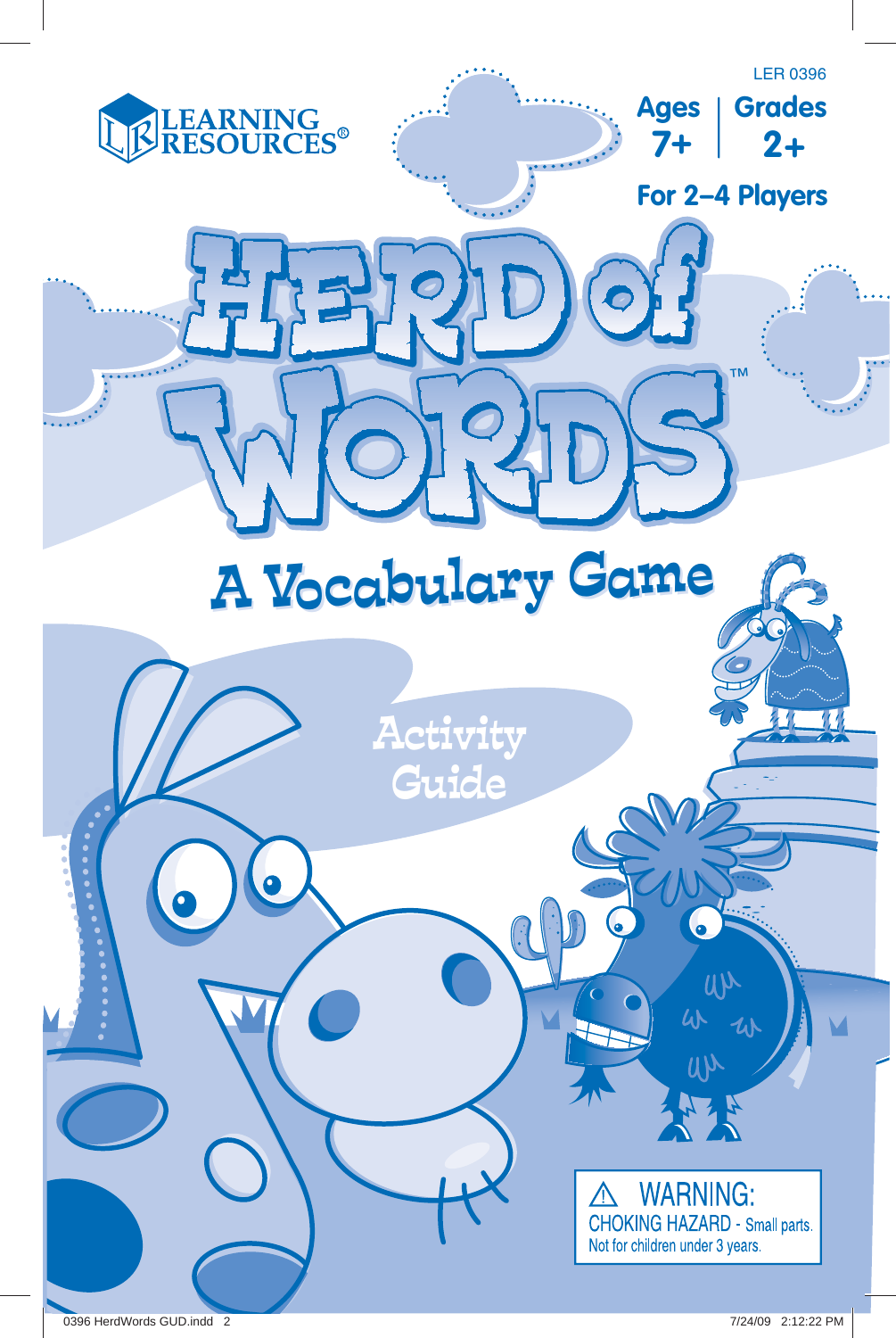#### Contents

- Game board Box
- 80 Question cards
- 28 Animal pawns

# Objective

Be the first person to herd all your animals.

### Setup

- 1. Attach the top of each animal to its matching bottom.
- 2. Players choose an animal and place all the pawns in front of them.
- 3. Shuffle the cards and place them face up in the middle of the play area.
- 4. Place the empty game board box in the center of the play area for all to reach.

## How to Play the Game

- 1. The youngest player goes first.
- 2. Take a question card and read it aloud. Say the answer and check it on the reverse side. If you choose a card without a question, follow the directions on the card.
- 3. If you answered correctly, place one of your animals in the pen marked 1. The first player uses pen 1, the second player uses pen *2,* and so on.
- 4. If you answered incorrectly, your turn is over. Return the question card to the bottom of the pile. It is now the next player's turn.

# How to Win

Be the first player to have all seven animals in your pen.

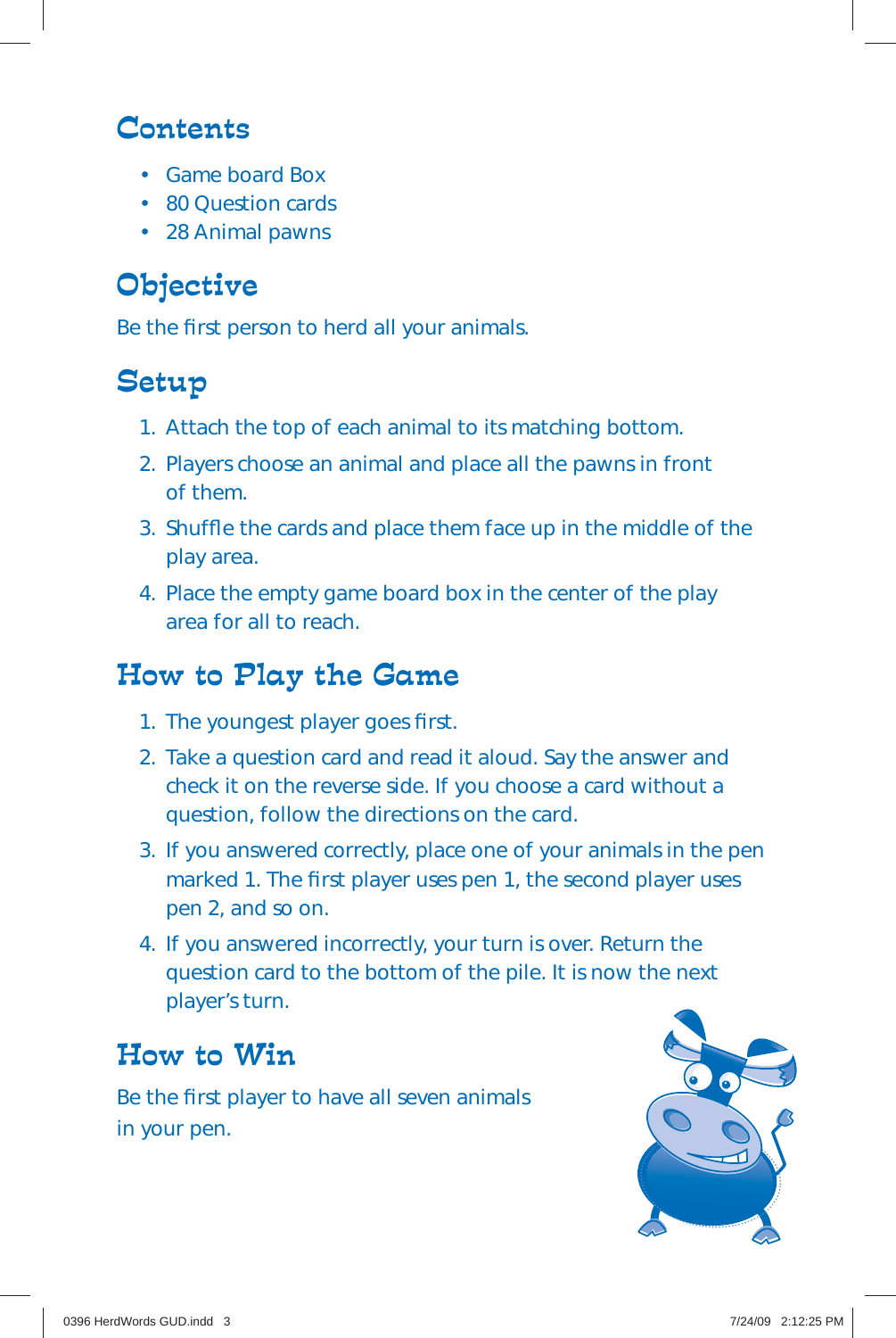### Alternate Game Play

- 1. Divide the question cards by color. The color of the numbers in the pens matches the color on the back of the cards. Place the pile of cards by the matching pen.
- 2. Each player uses only four of the animal pawns.
- 3. Take a question card from any pile. If you answer correctly, place an animal in the pen that matches the card.
- 4. Be the first player to have an animal in each pen.